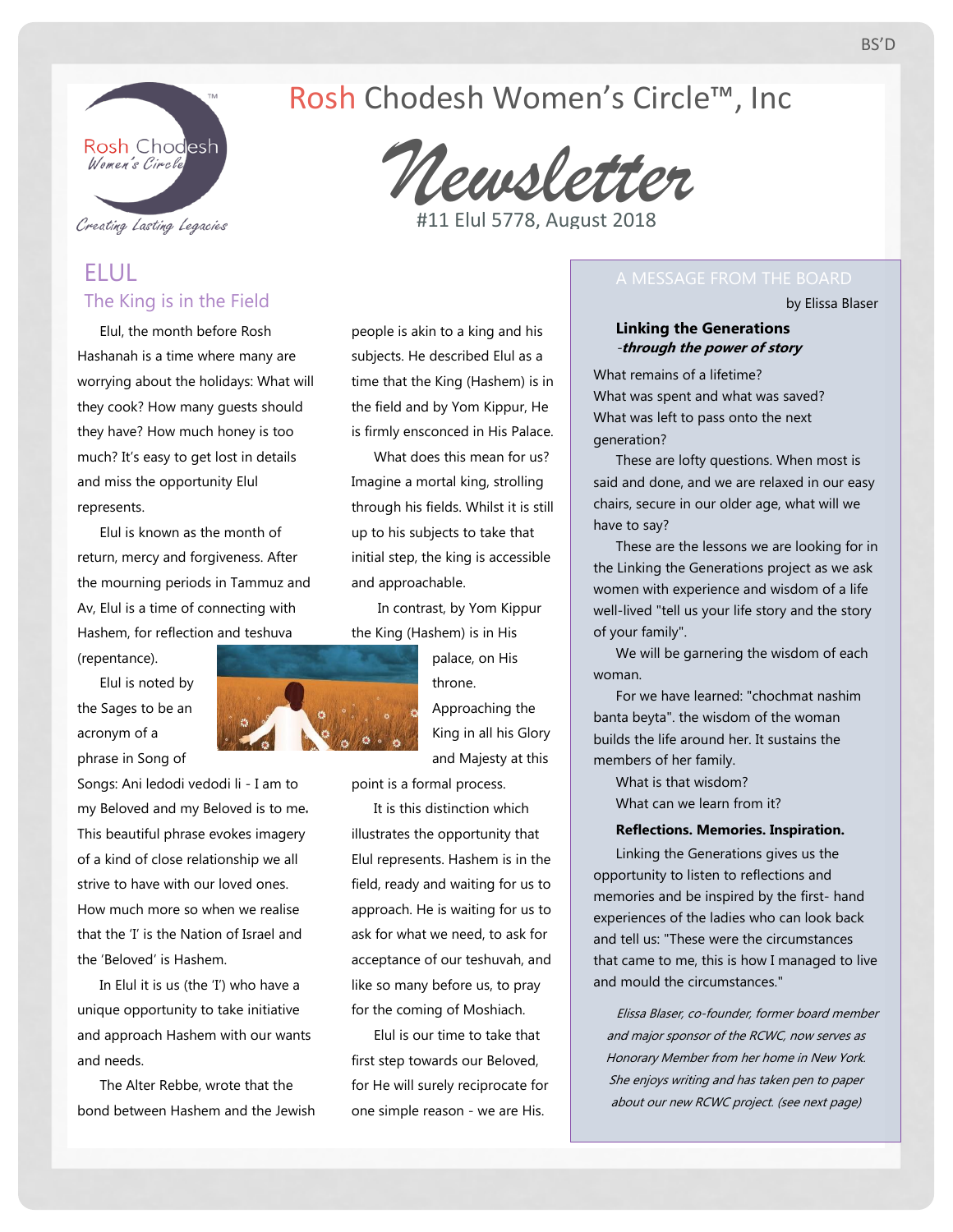# LINKING THE GENERATIONS

## Through the power of story

The RCWC is going live with our seniors' project! Named 'Linking the Generations; through the power of story' we gain much from the reflections, memories and inspiration of the senior ladies in our community. Passing down stories, wisdom and experiences between the generations is a concept as old as time, and the RCWC will record these events to create a lasting legacy for our community.

The RCWC has been fortunate to partner with a generous benefactor who shares our vision for this worthwhile endeavor. This partnership will enable the Rosh Chodesh Women's Circle to

# THE SHIUR GROUP Elul event

The Shiur Group has organised what is sure to be another wonderful event to celebrate Rosh Chodesh Elul on Sunday, 12 August.

The theme of the Elul event is "Lefum Tzara Agra" – According to the effort is the reward. How fitting, given that Elul is the time we prepare for Rosh Hashanah and Yom Kippur. We focus on the spiritual preparations and hope to

inspire all attendees that through a bit of effort,

facilitate this project in order to strengthen the bonds within our community, bringing together young and old, whilst promoting Jewish values and customs.

Our plan is to connect the generations through seniors'



groups and aged care facilities, implementing exciting programs and events, which will spark the imagination of all.

If this project sounds like something you would like to get involved with, please contact us

within the next two weeks! We have the funding, and now is the time to put your hand up! Perhaps you and your daughter would like to get involved and have your mother/grandmother center stage at one of our events? We are looking for motivated women who want to make a difference and engage with the senior members of our community!

For more information and how to get involved, please do contact the Rosh Chodesh Women's Circle by August 23 – contact details below.

self-transformation is possible.

Raizel Fogel will be sharing her story for the evening. As the matriarch of a large family and balancing running a busy catering business, Raizel has much to share about life, love and business.

Raizel also has a passion for helping people especially in the medical sphere. She volunteers her services as a doula and also

gives new mums much needed respite in her home. I am looking forward to hearing how this busy lady manages her time, family, business and passion!

Each guest will receive a small jar of honey, a reminder of the sweet reward we will all merit these High Holidays.

The event will be on Sunday 12 August at 7.45pm – 9.30pm. Cover charge: \$5

> Please contact Miriam Grossbaum through the RCWC with any enquiries.